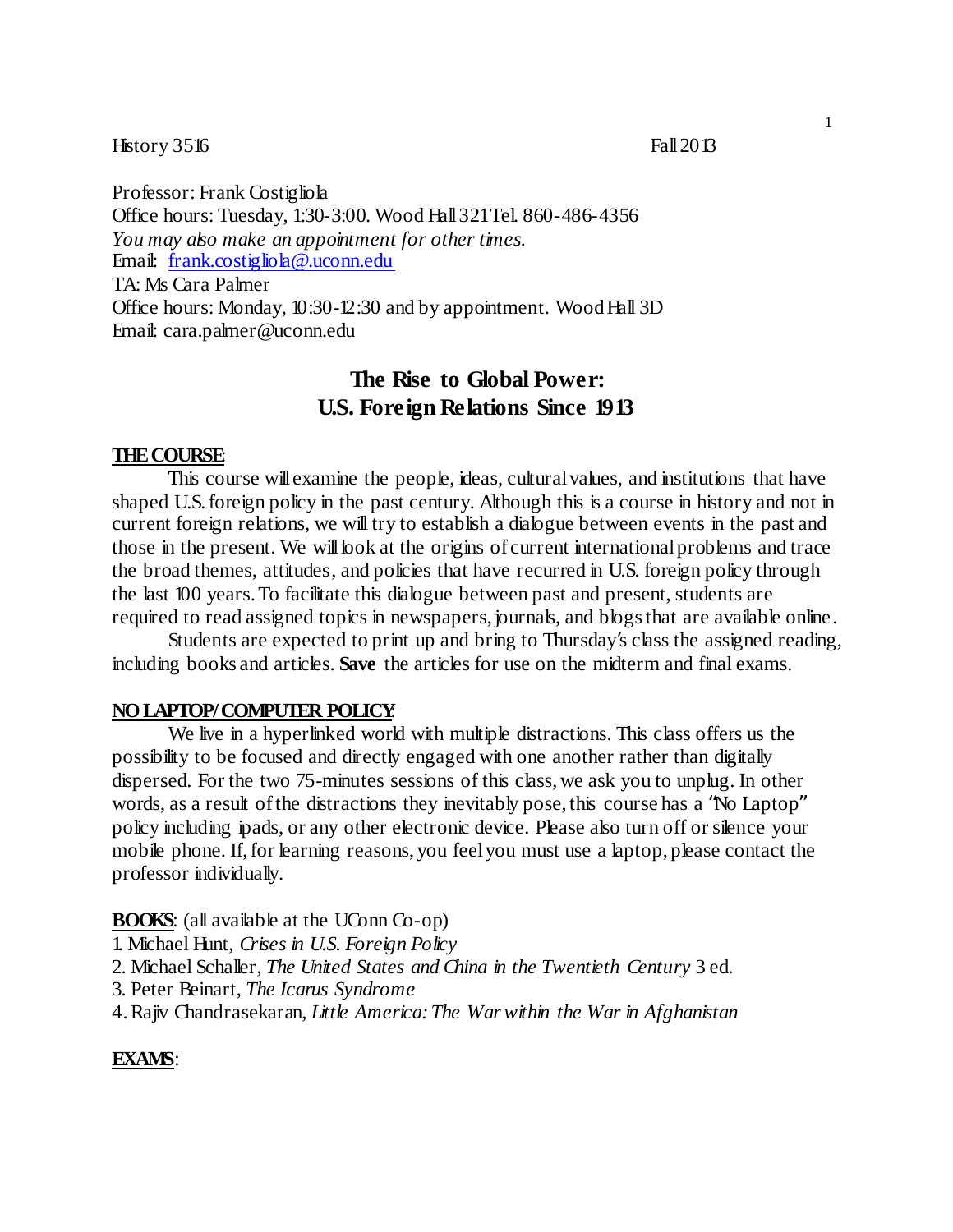There will be a **midterm examination** on **Tuesday, 8 October**. The midterm and the finalexams will be in essay form, and you willbe expected to integrate materialfrom the reading and from the lectures. The exams willbe closed book:you cannot use your notes, the books, or the assigned articles during these two major tests.

# **CLASS FORMAT**:

We will usually have a lecture on Tuesdays and discuss the historical reading and the assigned current events materials on Thursdays. We willstart off each Thursday meeting with students writing a short essay in which they are expected to demonstrate that they have carefully done the reading. These **in-class writings** are for class time, will be graded, and **cannot be made up.** In doing the in-class writings, you may use your *notes* from the books (but not the actualbooks)and the assigned articles.

**\*\*Bring the assignedreading to class each Thursday.**Please email one of us if you cannot make an in-class writing. Two absences or fewer will not hurt your grade.

## **GRADES**:

Attendance is expected and will be recorded at every classmeeting. Because the Thursday discussion classes make up half of the class time in this course, your participation in these discussions will be graded. Your grade in the course will come 1/3 from your participation in the discussions and your performance on the Thursday writings, 1/3 from the midterm exam, and 1/3 from the finalexam. Although there are only two long exams in the course – the midterm and the final – you have an opportunity every week to improve your grade by doing well on the in-class writing and by contributing to class discussion.

# **HUSKYCT**:

On Wednesday of each week we will post on HUSKYCT for History 3516 the current events reading assignments for Thursday's class. We will also use HUSKYCT to communicate about other class matters. Youshould feelfree to email either of us at the email addresses at the top ofthis syllabus. In the interests of having a dialogue of opinion, you are encouraged to suggest readings that the class might find informative. We might post URLs for some of these on the web site. We might from time to time have class discussions on the Discussions site of HUSKYCT for History 3516.

**\*\*You are requiredto participate on Wed., 28 August in a HUSKYCT discussion about the Edward Snowden/National Security Agency controversy.** See the HUSKYCT description ofthe assignment, do the required reading, THINK, and then address the questions in your post.You are encouragedto comment also on other students'posts. Post your contribution *only* on the Class Discussions site for 28 August.The deadline is 7:00 p.m., Wed., 28 August. We will continue the discussion in class on Thursday, 29 August.

## **LECTUREAND READINGSCHEDULE**: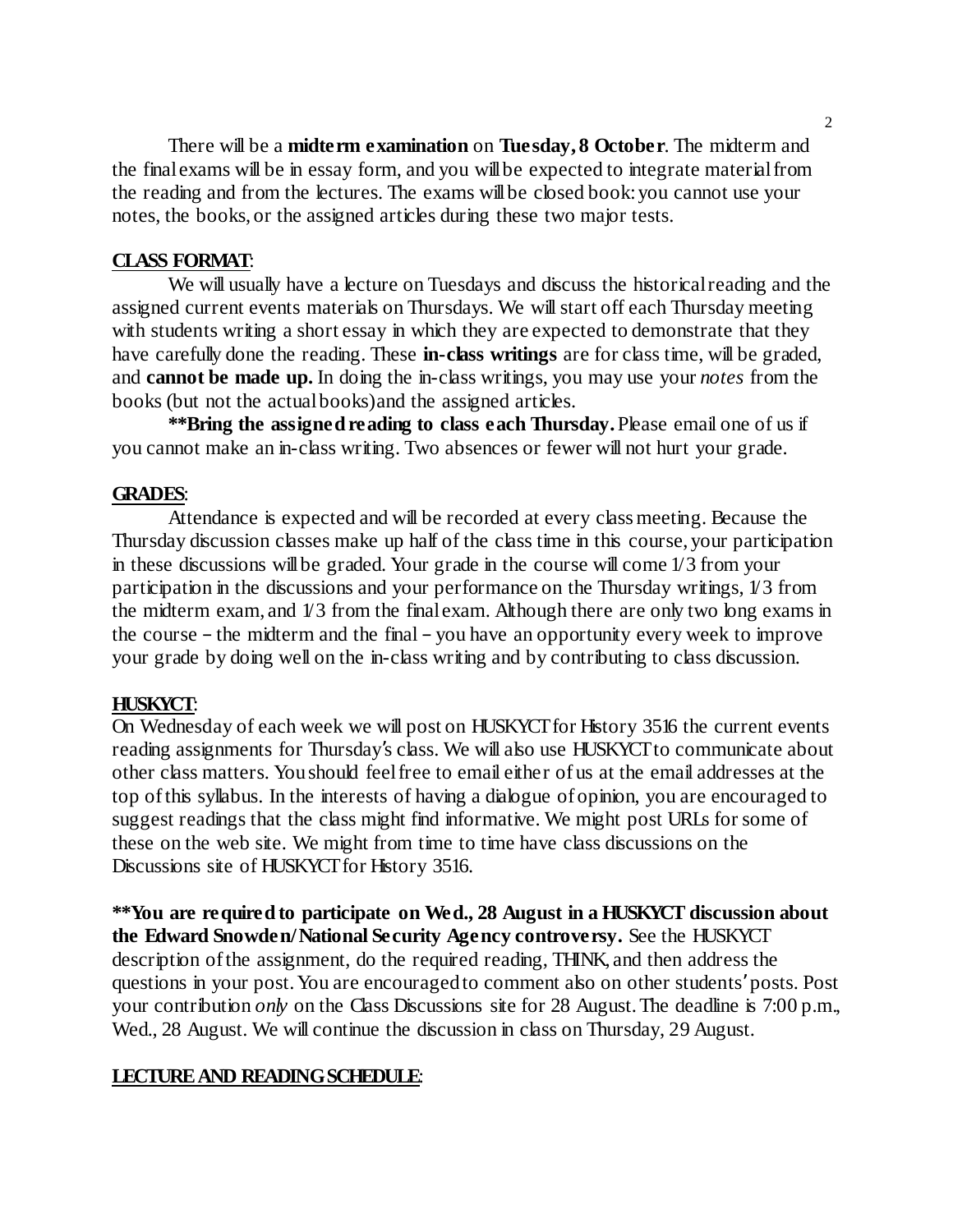| Tues., 27 Sep.<br>Thurs., 29 Sep. | Introduction<br>Post to HUSKYCT by 7:00 p.m, Wed. 28 August and<br>be prepared to discuss the issue in class on Thursday. |
|-----------------------------------|---------------------------------------------------------------------------------------------------------------------------|
| Tues., 3 Sep.                     | Woodrow Wilson and Revolution: Mexico                                                                                     |
| Thurs. 5 Sep.                     | Hunt, Crises, ch. 1                                                                                                       |
| Tues., 10 Sep.                    | Wilson and Revolution: Russia                                                                                             |
| Thurs. 12 Sep.                    | Beinart, <i>Icarus Syndrome</i> , pp. 1-106                                                                               |
| Tues., 17 Sep.                    | The Rise and Fall of the 1920s World Order                                                                                |
| Thurs., 19 Sep.                   | Beinart, Icarus Syndrome, 109-239                                                                                         |
| Tues., 24 Sep.                    | From Depression to World War II                                                                                           |
| Thurs., $21 \text{Feb}$ .         | Schaller, <i>US and China</i> , 1-119, 209-29.                                                                            |
| Tues., 26 Sep.                    | The War for the American Century                                                                                          |
| Thurs., 28 Feb.                   | Crises, ch. 2                                                                                                             |
| Tues., $10ct$ .                   | The Formation of the Cold War                                                                                             |
| Thurs., $3 \, \text{Oct.}$        | Crises, ch. 3                                                                                                             |
| Tues., $8 \, \text{Oct.}$         | <b>MIDTERM EXAMINATION</b>                                                                                                |
| Tues., $15 \,\mathrm{Oct.}$       | The Korean War in Global Context                                                                                          |
| Thurs., 17 Oct.                   | Crises, ch. 4                                                                                                             |
| Tues., 22 Oct.                    | <b>JFK's New Frontier</b>                                                                                                 |
| Thurs., 24 Oct.                   | Crises, ch. 5                                                                                                             |
| Tues., 29 Oct.                    | The Making of a Quagmire: Vietnam                                                                                         |
| Thurs., $31$ Oct.                 | Crises, ch. 6                                                                                                             |
| Tues., 5 Nov.                     | Kissinger, Nixon, and the 1970s as a Turning Point                                                                        |
| Thurs., 7 Nov.                    | Little America, 3-154                                                                                                     |
| Tues., 12 Nov.                    | From Cold War to "War on Terror"                                                                                          |
| Thurs., 14 Nov.                   | Little America, 155-350                                                                                                   |
| Tues., 19 Nov.                    | "War on Terror"                                                                                                           |